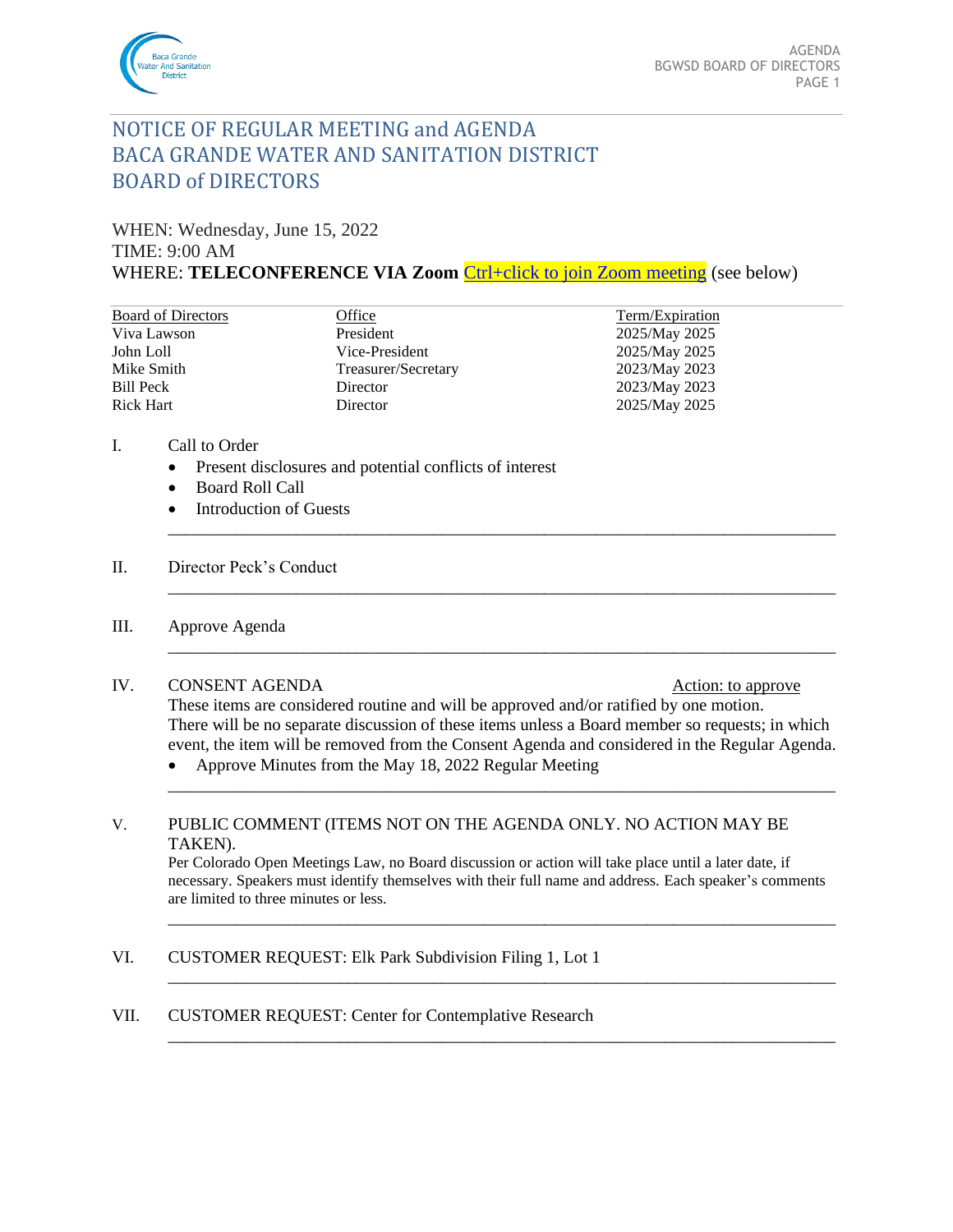# VIII. BOARD AND STAFF REPORTS

A. Board of Director Matters

- i. Budget Committee
- ii. Personnel Committee
- B. District Manager Report (enclosure)
- C. Administrative Manager's Report (enclosure)
- D. Director of Utilities Report (enclosure)

#### IX. FINANCIAL MATTERS

A. Review and approve the check register for the period ending June 15, 2022 (enclosure) Action: to approve

\_\_\_\_\_\_\_\_\_\_\_\_\_\_\_\_\_\_\_\_\_\_\_\_\_\_\_\_\_\_\_\_\_\_\_\_\_\_\_\_\_\_\_\_\_\_\_\_\_\_\_\_\_\_\_\_\_\_\_\_\_\_\_\_\_\_\_\_\_\_\_\_\_\_\_\_\_\_

\_\_\_\_\_\_\_\_\_\_\_\_\_\_\_\_\_\_\_\_\_\_\_\_\_\_\_\_\_\_\_\_\_\_\_\_\_\_\_\_\_\_\_\_\_\_\_\_\_\_\_\_\_\_\_\_\_\_\_\_\_\_\_\_\_\_\_\_\_\_\_\_\_\_\_\_\_\_

\_\_\_\_\_\_\_\_\_\_\_\_\_\_\_\_\_\_\_\_\_\_\_\_\_\_\_\_\_\_\_\_\_\_\_\_\_\_\_\_\_\_\_\_\_\_\_\_\_\_\_\_\_\_\_\_\_\_\_\_\_\_\_\_\_\_\_\_\_\_\_\_\_\_\_\_\_\_

\_\_\_\_\_\_\_\_\_\_\_\_\_\_\_\_\_\_\_\_\_\_\_\_\_\_\_\_\_\_\_\_\_\_\_\_\_\_\_\_\_\_\_\_\_\_\_\_\_\_\_\_\_\_\_\_\_\_\_\_\_\_\_\_\_\_\_\_\_\_\_\_\_\_\_\_\_\_

\_\_\_\_\_\_\_\_\_\_\_\_\_\_\_\_\_\_\_\_\_\_\_\_\_\_\_\_\_\_\_\_\_\_\_\_\_\_\_\_\_\_\_\_\_\_\_\_\_\_\_\_\_\_\_\_\_\_\_\_\_\_\_\_\_\_\_\_\_\_\_\_\_\_\_\_\_\_

\_\_\_\_\_\_\_\_\_\_\_\_\_\_\_\_\_\_\_\_\_\_\_\_\_\_\_\_\_\_\_\_\_\_\_\_\_\_\_\_\_\_\_\_\_\_\_\_\_\_\_\_\_\_\_\_\_\_\_\_\_\_\_\_\_\_\_\_\_\_\_\_

\_\_\_\_\_\_\_\_\_\_\_\_\_\_\_\_\_\_\_\_\_\_\_\_\_\_\_\_\_\_\_\_\_\_\_\_\_\_\_\_\_\_\_\_\_\_\_\_\_\_\_\_\_\_\_\_\_\_\_\_\_\_\_\_\_\_\_\_\_\_\_\_

\_\_\_\_\_\_\_\_\_\_\_\_\_\_\_\_\_\_\_\_\_\_\_\_\_\_\_\_\_\_\_\_\_\_\_\_\_\_\_\_\_\_\_\_\_\_\_\_\_\_\_\_\_\_\_\_\_\_\_\_\_\_\_\_\_\_\_\_\_\_\_\_\_\_\_

\_\_\_\_\_\_\_\_\_\_\_\_\_\_\_\_\_\_\_\_\_\_\_\_\_\_\_\_\_\_\_\_\_\_\_\_\_\_\_\_\_\_\_\_\_\_\_\_\_\_\_\_\_\_\_\_\_\_\_\_\_\_\_\_\_\_\_\_\_\_\_\_\_\_\_

\_\_\_\_\_\_\_\_\_\_\_\_\_\_\_\_\_\_\_\_\_\_\_\_\_\_\_\_\_\_\_\_\_\_\_\_\_\_\_\_\_\_\_\_\_\_\_\_\_\_\_\_\_\_\_\_\_\_\_\_\_\_\_\_\_\_\_\_\_\_\_\_\_\_\_

| General<br>Debt | \$22,494.85              |
|-----------------|--------------------------|
| Enterprise      | 46,970.82<br>\$69,465.67 |
|                 |                          |

B. Financial Summary (enclosure)

# X. COMMUNICATION TOWER UPDATE

XI. YESHE KHORLO UPDATE (adjourn to Executive Session if necessary)

#### XII. LEGAL MATTERS

- A. Town of Crestone- Status of IGA (adjourn to Executive Session if necessary)
- B. Status of USFWS Discussions (adjourn to Executive Session if necessary)

#### XIII. EXECUTIVE SESSION

Adjourn to Executive Session pursuant to C.R.S. § 24-6-402(4) (a), (b), and (e), which respectively concern the purchase or lease of real property, specific legal advice from counsel, and determining positions relative to matters subject to negotiation regarding the lease rate for the next 20-year term of the Water Service Agreement and the terms and conditions for continued provision of sewer service to the Town of Crestone as well as negotiations related thereto, and C.R.S. 24-6-402(4)(b), which concerns conferences with the District's attorney for the purpose of receiving legal advice on specific legal questions to discuss Yeshe Khorlo.